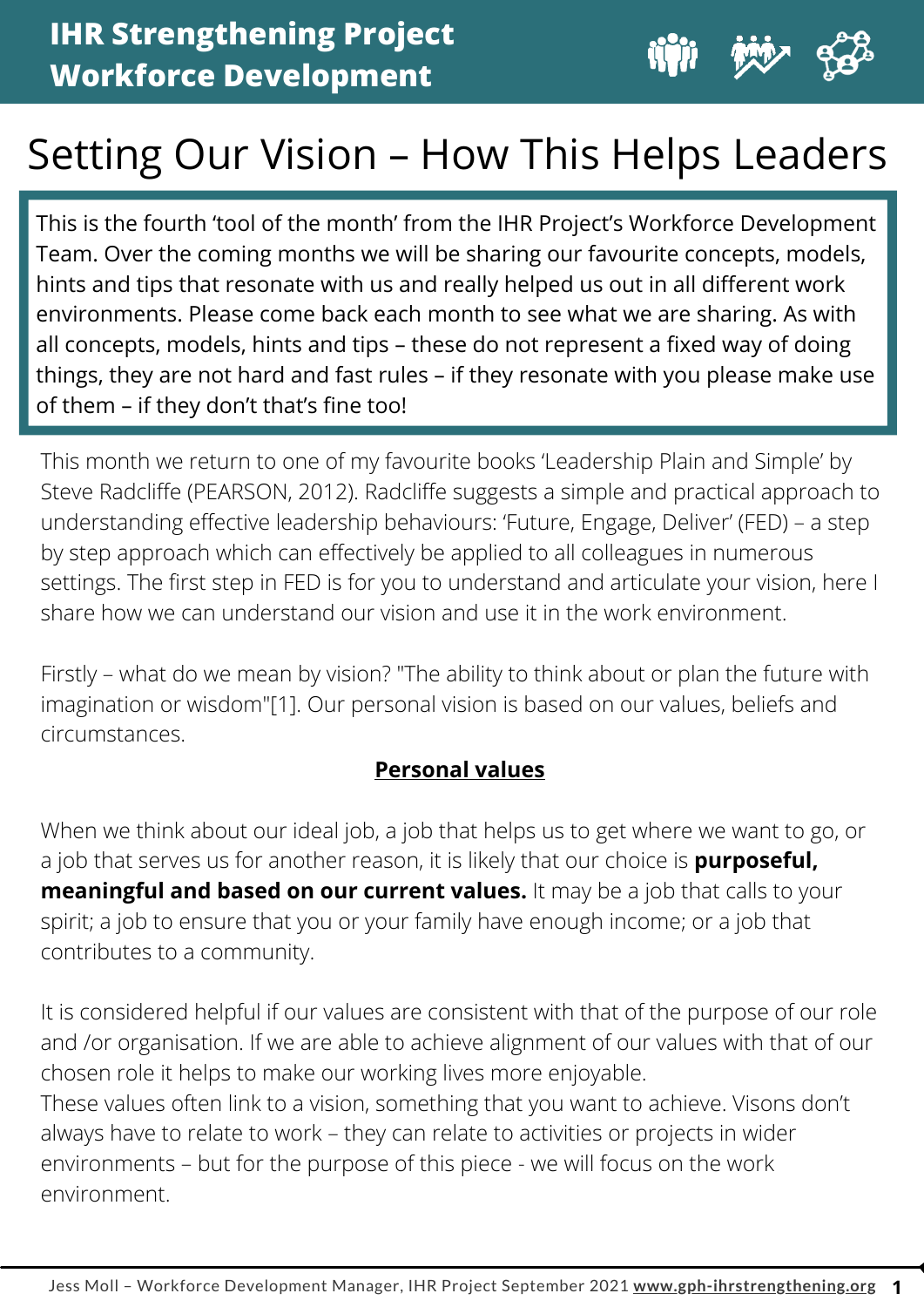#### **Vision**

As an individual - having a firm picture or vision of what you want to achieve will make your working life easier, it will enable you to set personal objectives to navigate your course. Reminding yourself of this vision at intervals will help you maintain consistent progress, reflect on why you are doing what you are doing, and check if this vision is still right for you at this time.

As a member of staff or a formal leader your vision is crucial to not only your success but that of your colleagues too.

#### **So, how can we do this?**

Steve Radcliffe describes how we can understand our vision and how we can engage with others to share it and make it reality:

#### **1) Understanding your vision**

- Take some time out, sit down and start writing down your initial thoughts about what you care about (this could be in life, in work, or in your community). Consider how you feel about these thoughts, and if they feel right for you.
- Write down what you want to lead for (a cause/a goal). Be real, tangible and specific). What is it that you want to make happen in the future that you want?



### **Why is this?**

A clear vision of the Future that is well articulated and well communicated enables you and your colleagues to work towards the same goal, with the same intention and at the same pace. Colleagues will feel the energy of your vision for the future. In his book Leadership Plain and Simple Steve Radcliffe states that:

*'Leaders who are in touch with a Future that matters to them allow it to guide what they think and how they act every day'.*

It is by enthusiastically working towards your vision that colleagues will have a greater understanding of both their role and desired behaviours.

 $\mathcal{P}_{\mathbf{Q}}$